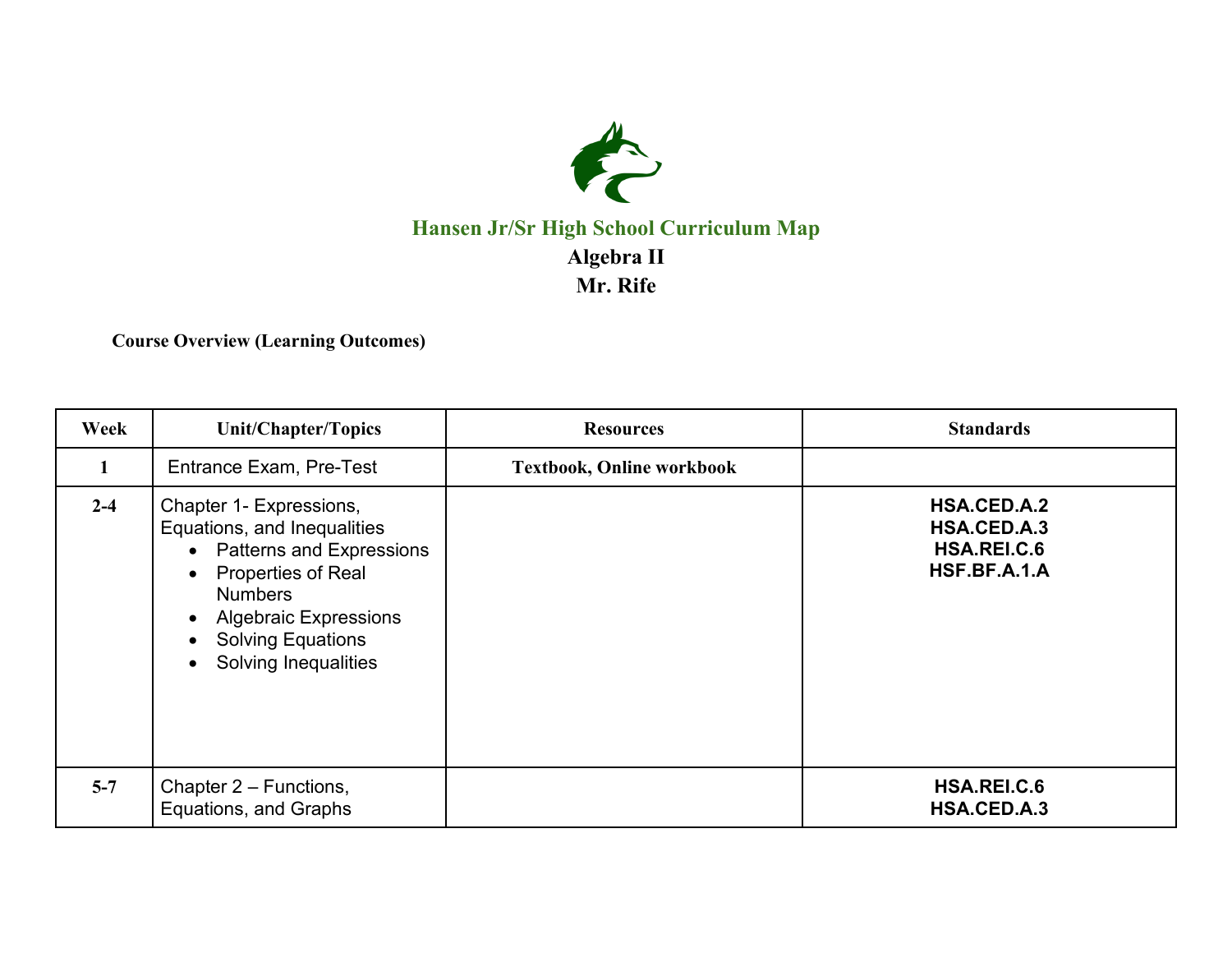|           | <b>Relations and Functions</b><br>$\bullet$<br><b>Direct Variation</b><br>$\bullet$<br><b>Linear Functions and</b><br>$\bullet$<br>Slope-Intercept Form<br><b>Families of Functions</b><br>$\bullet$<br><b>Two-Variable Inequalities</b><br>$\bullet$<br><b>Absolute Value Functions</b><br>$\bullet$<br>and Graphs | HSA.REI.C.5<br>HSA.REI.D.12<br>HSA.CED.A.2                                            |
|-----------|---------------------------------------------------------------------------------------------------------------------------------------------------------------------------------------------------------------------------------------------------------------------------------------------------------------------|---------------------------------------------------------------------------------------|
| $7-10$    | Chapter 3 - Linear Systems<br>Solving Using Tables and<br>Graphs<br><b>Solving Algebraically</b><br><b>Systems with Three</b><br>Variables                                                                                                                                                                          | HSF.IF.B.4<br>HSF.IF.B.6<br>HSF.IF.C.7<br>HSF.LE.A.2<br>HSA.REI.C.6                   |
| $11 - 13$ | Chapter 4 – Quadratic Functions<br>and Equations<br>• Quadratic Functions and<br><b>Transformations</b><br>Standard Form of a<br>$\bullet$<br><b>Quadratic Function</b><br><b>Quadratic Equations</b><br>$\bullet$<br><b>Completing the Square</b><br>$\bullet$<br>The Quadratic Formula<br>$\bullet$               | HSA.CED.A.2<br>HSF.IF.B.6<br>HSF.BF.B.3<br>HSF.IF.7.A<br>HSF.LE.A.3<br>HSA.A.REI.D.10 |
| $14-16$   | Chapter 5 – Polynomials and<br><b>Polynomial Functions</b><br><b>Polynomial Functions</b><br>$\bullet$<br><b>Solving Polynomial</b><br>$\bullet$                                                                                                                                                                    | HSF.IF.B.4<br>HSF.IF.B.6<br>HSF.IF.C.7.C<br>HSA.APR.A.1                               |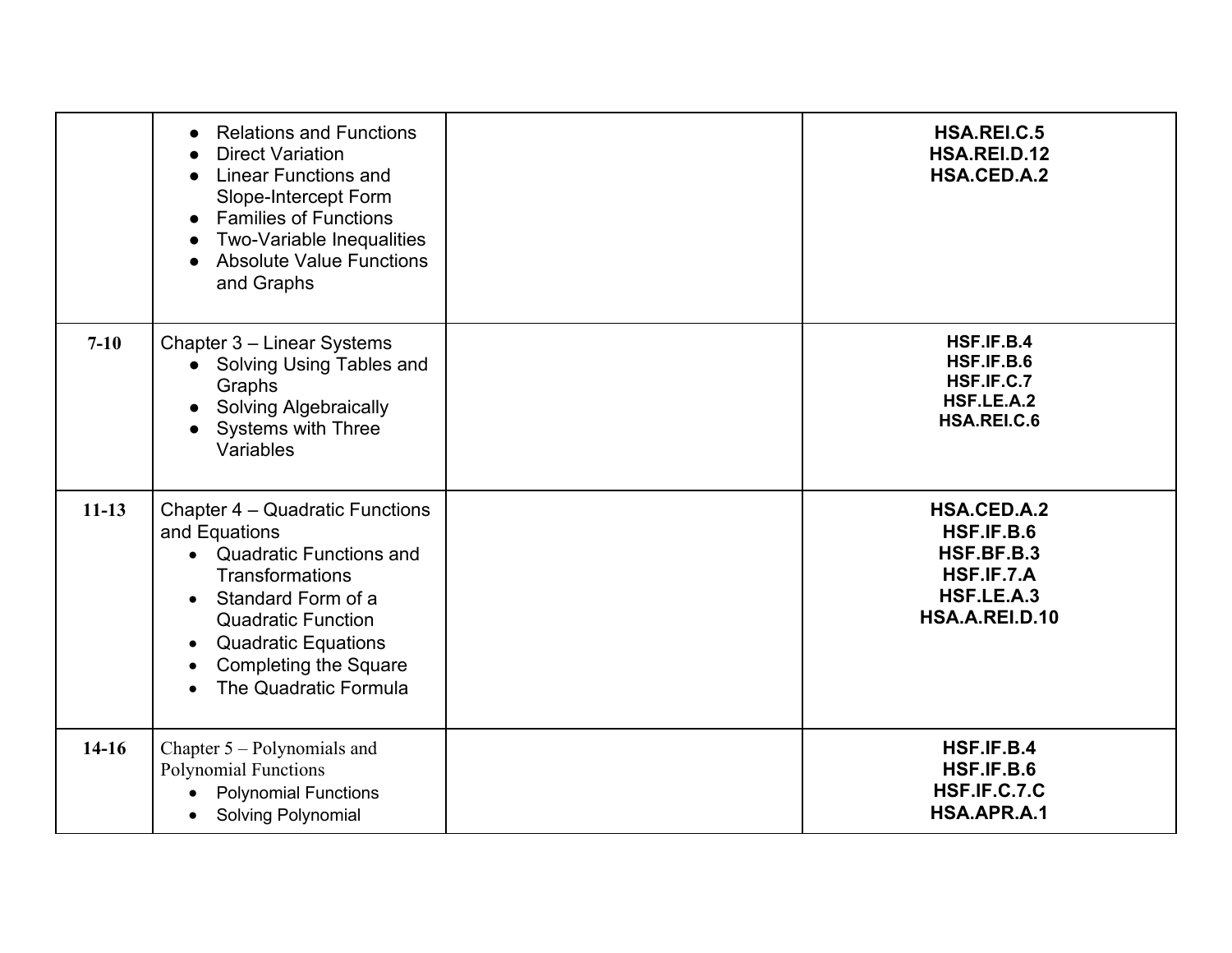|           | Equations<br><b>Dividing Polynomials</b><br>The Binomial Theorem<br><b>Transforming Polynomial</b><br><b>Functions</b>                                                                                                                | HSF.IF.C.9<br>HSF.BF.B.3                                                                                          |
|-----------|---------------------------------------------------------------------------------------------------------------------------------------------------------------------------------------------------------------------------------------|-------------------------------------------------------------------------------------------------------------------|
| $17-19$   | Chapter 6 – Radical Functions and<br><b>Rational Exponents</b><br>• Roots and Radical<br>Expressions<br><b>Binomial Radical</b><br>$\bullet$<br>Expressions<br><b>Rational Exponents</b><br><b>Inverse Relations and</b><br>Functions | HSN.RN.A.1<br>HSN.RN.A.2<br>HSA.REI.A.1<br>HSA.SSE.A.1<br>HSF.IF.B.4<br>HSA.REI.A.2<br>HSF.BF.B.4<br>HSF.BF.B.4.A |
| $20 - 22$ | Chapter 7 – Exponential and<br>Logarithmic Functions<br>• Exploring Exponential<br>Models<br>Logarithmic Functions as<br>$\bullet$<br>Inverses<br>Properties of Logarithms<br>Natural Logarithms<br>$\bullet$                         | HSF.IF.B.4<br>HSF.IF.B.5<br>HSF.IF.C.7.E<br>HSR.IF.C.9<br>HSF.LE.B.5<br>HSS.ID.B.6.A                              |
| $23 - 26$ | Chapter 8 – Rational Functions<br><b>Inverse Variation</b><br><b>Rational Functions and Their</b><br>Graphs<br><b>Rational Expressions</b><br><b>Solving Rational Equations</b><br>$\bullet$                                          | <b>HSA.CED.A.2</b><br>HSF.IF.C.7.D<br>HSF.BF.B.3<br>HSA.APR.D.6<br>HSA.REI.D.11<br>HSA.REI.B.3                    |